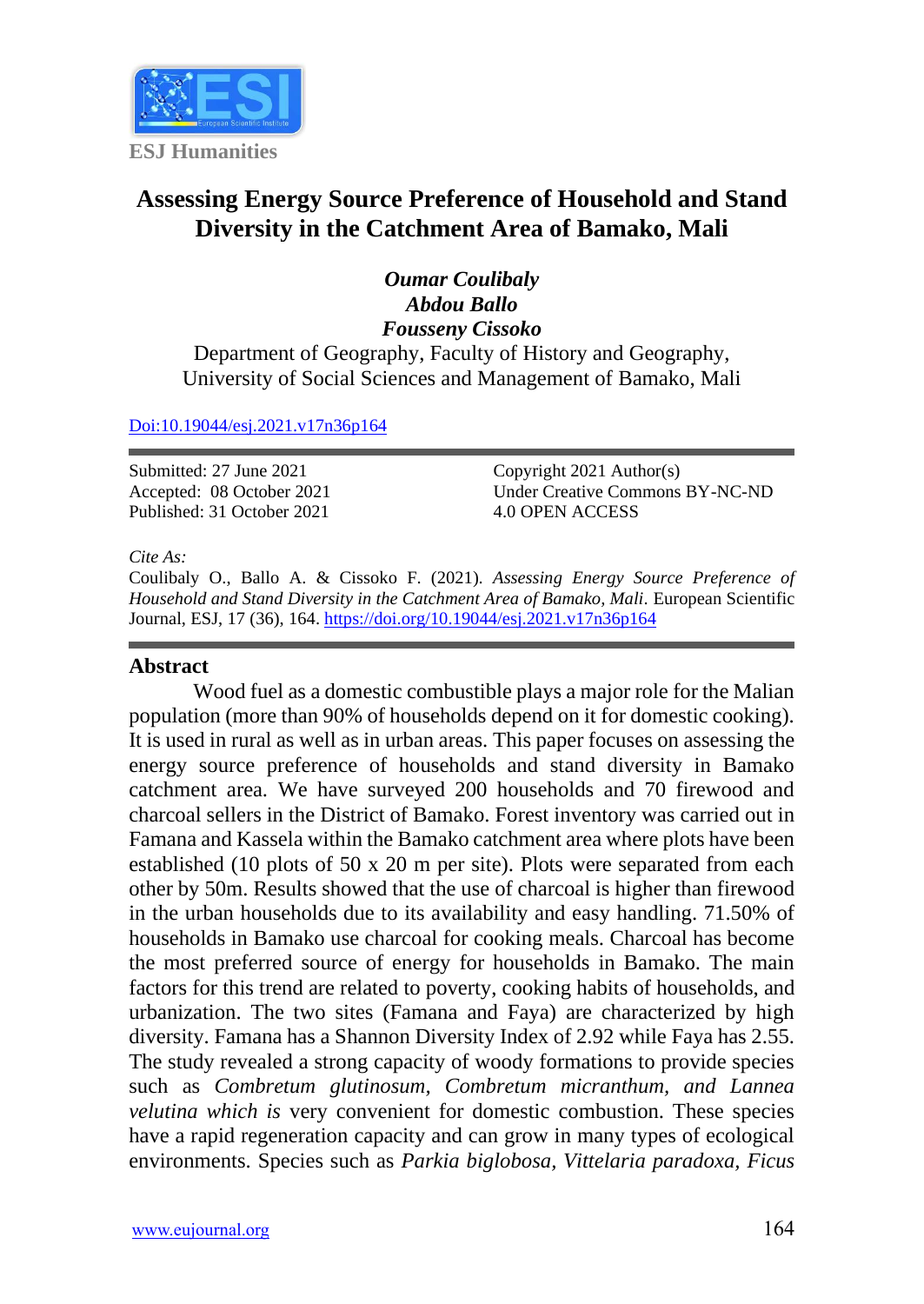*gnaphalocarpa, and Khaya senegalensis* (protected species) that are highly appreciated by households of Bamako have a great economic value and are constantly under threat. Households demand for these species exceeds the production capacity of forests. Immediate actions are needed to promote modern energy in order to ensure sustainable development.

**Keywords:** Wood fuel, energy preference, household, stand diversity, Bamako

### **Introduction**

 Fuel wood as domestic energy is one of the oldest sources of energy in the world. It was used not only for household energy through cooking and heating but also as a source of energy to run industries. Nowadays, the issue of domestic energy consumption has become a major concern around the world mainly in developing countries (IRENA, 2019). Most African countries remain dependent on traditional energies such as firewood, charcoal, and agricultural residues for cooking (Bangirinama et al., 2016).

 In the Sahel region, households rely entirely on biomass for domestic cooking which affects human health, forest survival, and ecological balance leading to climate change (Jagger & Kittner, 2017). Firewood and charcoal continue to attract more and more people because of the affordable price and easy access (CEREEC, 2015). The high demand expressed by households has led operators to use all types of wood species without taking into account the ecological factor, the impact on the environment, and the sustainability (Teplitz-Sembitzky & Schramm, 1989). People depending on fuel wood will increase by 2030, and this is a call on stakeholders to tackle factors influencing the growing demand (Bentsen & Felby, 2012). As a result, deforestation continues to threaten natural environment through the loss of biodiversity, soil erosion, ecosystem degradation, and climate change (Nicolas, 2011; Zilihona et al., 2011).

 In Mali, wood fuel plays a major role in meeting energy needs which represents 90% of domestic energy consumed by households (Fonabes, 2017a). The impact of consumption on forests especially in the vicinity of Bamako is increasing. The persistence of biomass energy use is partly due to the non-competitiveness of modern energies (electricity, butane gas, solar energy). This is also due to the lack of reliable information regarding social and individual benefits of energy transition (Schlag & Zuzarte, 2008). The high cost and poor infrastructures have prevented many countries to adopt new technologies. Due to its easy handling and storage, charcoal has become the most appreciated domestic energy for households in Bamako (Gazull, 2009).

 Currently, the trend of demand of firewood and charcoal from the population of Bamako is associated with the rapid population growth and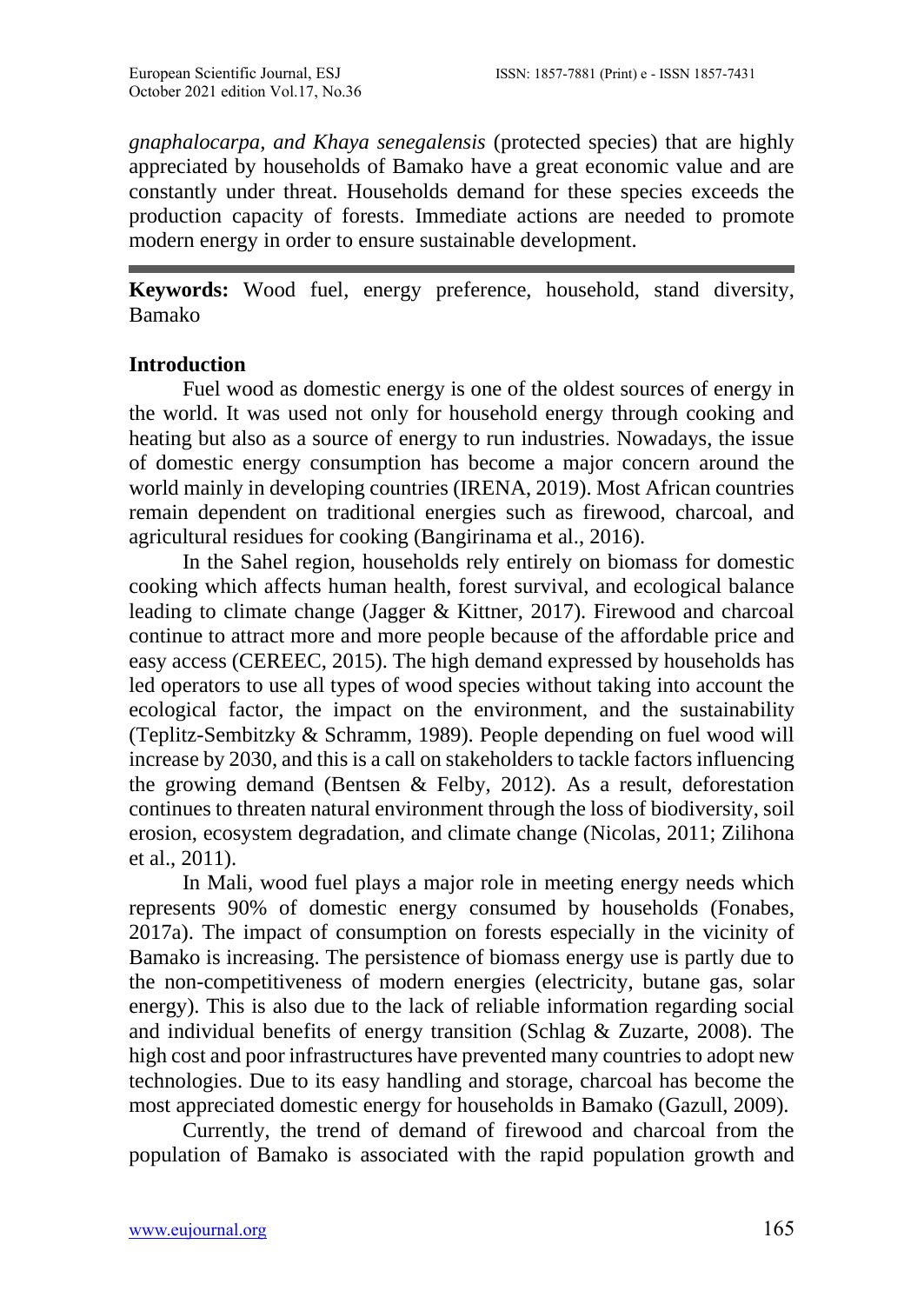rampant urbanization (Gazull et al., 2013). Therefore, these populations lack option for modern energy due to poverty. Cooking meals depending on fuel wood represents more than 90% of households consumed energy (Keïta, 2014). Cuts intensity is preventing new species from reaching their full capacity from growing. Protected species such as *Vitellaria paradoxa* (Shea) and *Parkia biglobosa* (Néré) which play a considerable economic part in the life of rural populations are directly threatened. Those activities generate a huge income for rural populations but reduce the ecosystem services and the carbon stocks of forests (Gingrich et al., 2019). As a result, forests are exposed to a gradual degradation.

 The objective of this work was to assess the energy source preference of household and stand diversity in Bamako catchment area. As the supply area of Bamako is expanding to the region of Sikasso and Kayes, new alternatives should be explored in order to reduce the increasing pressure of urban households.

# **Materials and Methods Study Site**

 This study was conducted in three (3) locations within Bamako catchment area. The survey was done with households in Bamako city and completed with forests inventory in Famana (municipality of Keleya) and Kassela (municipality of Banguineda).

Bamako fuel wood catchment basin has  $150 \text{ km}^2$ , and it stretches over four (04) regions (Kayes, Koulikoro, Sikasso, Ségou) and the district of Bamako (Figure 1). It encompasses one hundred and fourteen (114) municipalities, plus the urban municipality of Bamako and ten (10) circles.

 The village of Famana is located at -7.85401 longitudes and 11.86006 latitudes in the Bougouni circle, 3km from the village of Keleya, which is the main city in the commune. Forest massif of the village covers a total area of 1,219 ha, and this belongs to the village of Famana (Fonabes, 2017b). This massif is mainly exploited for firewood and charcoal production. The climate is tropical wet. The rainfall varies between 800 mm to 1200 mm per year which is favorable to the growth of many types of species. The annual average temperature is varying between 25 °C to 30 °C. As for the relief, a few small elevations are scattered across the commune. In general, the relief is flat. The hydrographic network is very poor and intermittent streams drain torrential water just after heavy rains. Their soils present very shallow depth, a gravelly structure with an accumulation of organic matter, favorable to the savannah area in which some species are convenient for domestic energy.

 The site of Kassela is located in the protected forest of Faya in the region of Koulikoro (2nd administrative region of Mali), surrounded by the circles of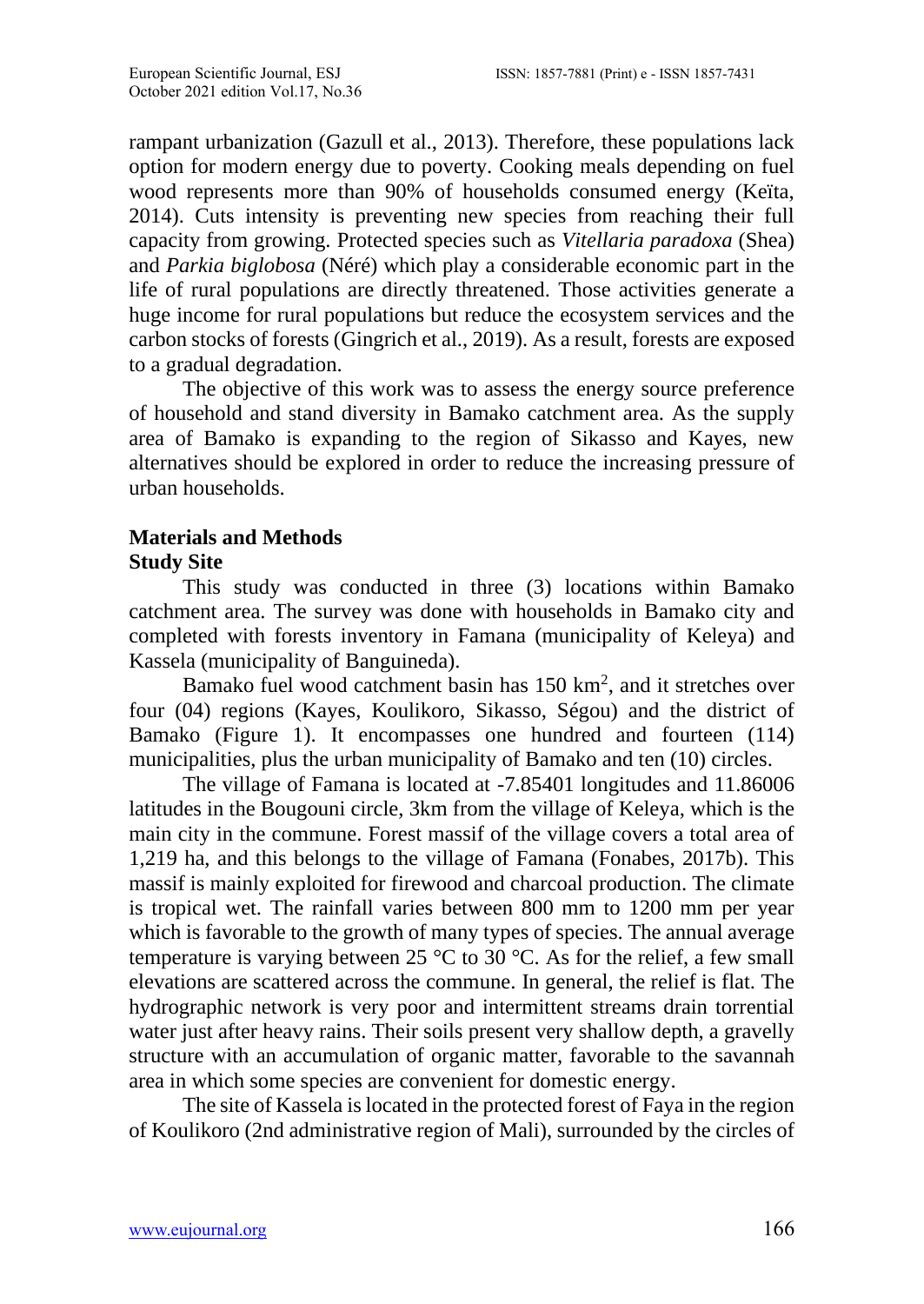Kati, Dioila, and Koulikoro. The RN6 (National roads) towards Ségou divides the massif into two distinct zones:

• To the south, the landscape is marked by vast Bowes which connects with the colluvium or alluvium near the rivers by fairly steep slopes (3 to 6%).

• In the North, the topography turns to a monotonous plain with a slope of around 1%. The climate is tropical and characterized by the rotation of three seasons (hot, cold and rainy).

The average rainfall recorded in the protected forest varies between 750 to 950 mm. The soil types encountered are depleted tropical ferruginous soils. These are pseudo-gley soils of depth with spots and concretions on clay colluvium at gravel level on shell. The hydrography of the protected forest of Faya is very rich. It is made up of the Faya River and its tributaries (Fardjalanko, Farako, Ounou, Solonko, Syenko, Zabanko, Sirakolobako, Tontanako, N'tjibougouko, Mousounko and Wankolen).



**Figure 1**. Bamako Catchment Area

## **Methodological Approach**

 We used qualitative and quantitative method. The qualitative method involved documentary research, field observations, and interviews. The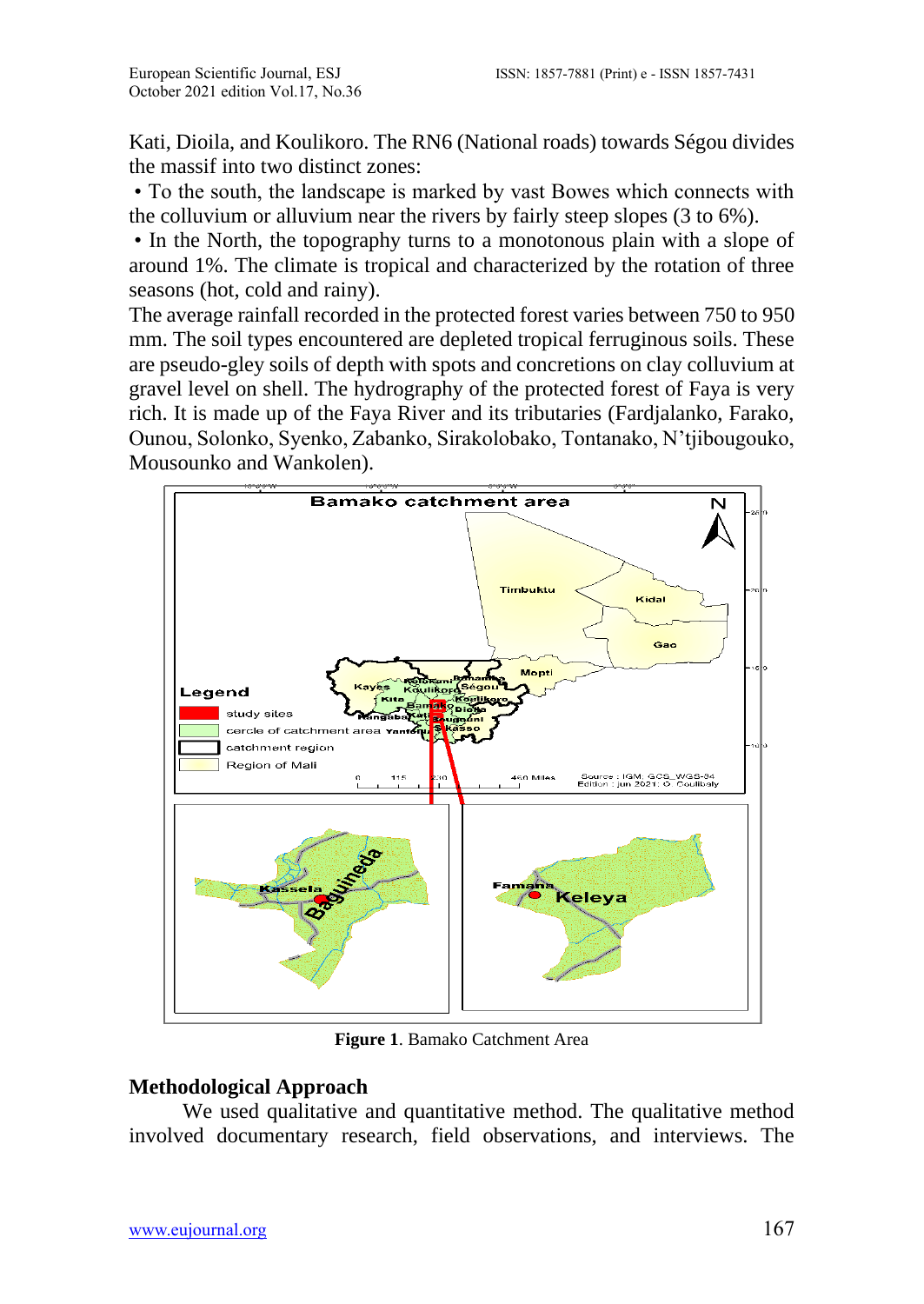quantitative method includes inventories of forest and questionnaire recorded with households in Bamako city.

### **Data Collection and Sampling**

 Field survey included questionnaires submitted to households and wood fuel suppliers in the Bamako District. The questionnaires included open and closed questions to allow respondents to provide as much information as possible. Many of our respondents were illiterate people. Questions were translated into the local language Bambara, the most spoken language by all residents of Bamako. The inventory work was focused on counting species and diameter measurements of adult individual tree at 1.30cm from the ground called Diameter at Breast Height (DBH). Species having a diameter greater than 10cm were selected and measured in a predefined direction as indicated by Thiombiano et al. (2016).

### **Household and Wood Fuel Suppliers**

 In total, 200 households were selected among residents within the six communes and 68 total neighborhoods of Bamako District by using multistage sampling. Multi-stage sampling is the process of selecting a sample with two or more successive stages (Statistique Canada, 2003). Neighborhoods were selected according to the mode of settlement, the formerly populated neighborhood, and the newly populated neighborhood. These neighborhoods were situated alongside both banks of the Niger River. The left bank was composed of old neighborhoods (Niarela, Bamako coura, Banconi and Hamdalaye) and the right bank of new neighborhoods (Kalaban coura, Yirimadio; Senou). In total, 7 neighborhoods were selected from those six communes in order to constitute the study sample. Systematic random sampling method was used to select households (Yiran et al., 2020). Thereafter, the random choice was used to select household heads or his representative in each dwelling. We then started with the neighborhood chiefs. From their houses, we continued in the same street and each 3rd house was selected (same process for the streets). The selection interval was randomly chosen. The use of systematic sampling method is justified by its simplicity, and it offers better precision. In order to obtain the numbers to be surveyed by neighborhood, we used the following formula:

Sample size = 
$$
nh * N/NH
$$
  
nh= number of households by neighborhood; N= total number wanted  
(200)  
NH= total of households in all neighborhood selected

 In order to survey wood fuel suppliers, we assume that firewood and charcoal are sold in Bamako mainly in the central markets of every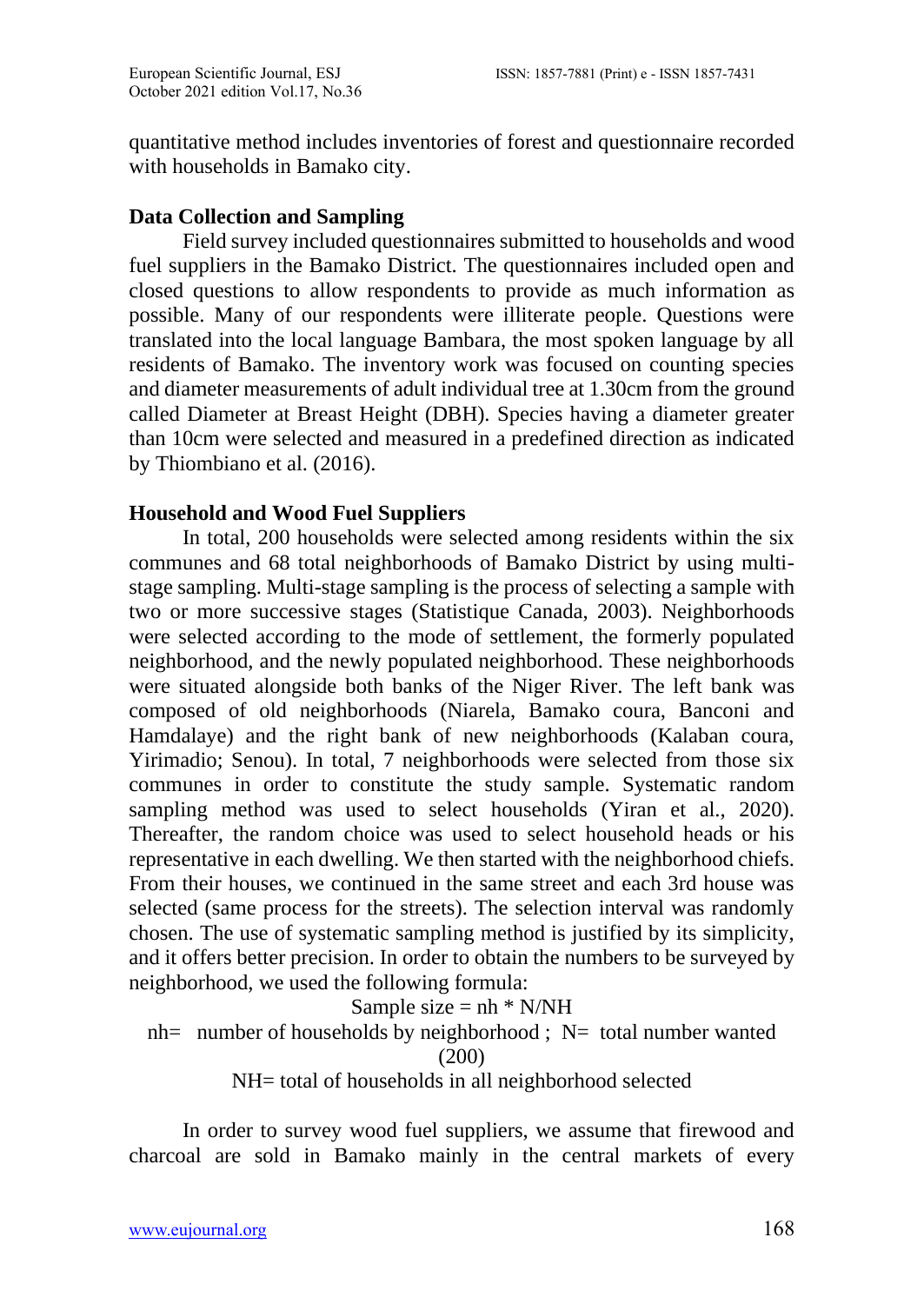neighborhood, along roads by individuals, or door to door by carts. In this study, we focused on market sellers and those along roads. We started by targeting the central markets in the selected neighborhoods. In total, 60 wood fuel suppliers were randomly selected in those different markets, and 10 others were selected along the main roads through the six municipalities of Bamako. In total, 70 wood fuel suppliers were interviewed.

# **Forest Inventory**

 The fieldwork was conducted between May-June 2019. The inventory was focused on two sites (Famana and Faya). We have established 10 plots per site. Each plot measures 50 x 20m separated by 50m as indicated by Kakaï et al. (2016). In total, 4 ha were inventoried (2 ha per site). The site of Kassela was located in the protected forest of Faya (south side) and Famana, which is an old fallow land located to the east of the village. A random choice described by Kuma and Shibru (2015) was used to select these areas in order to avoid places populated by exotic species as much as possible. All collected firewood species were identified during field survey and the unidentified specimens were submitted to the national service of water and forests. We have used equipment such as:

- GPS to record the geographical coordinates of plots
- Measuring Tape of 5m, 30m, and 50m to measure the diameter of the inventoried species
- Stakes to delimit plots
- Data recording sheets and pencils to record all data collected

## **Data Analysis**

 We used descriptive analysis performed by SPSS software, IBM 25, and Excel. Thereafter, data were sorted to determine the energy source preference of households. Forest inventory data were recorded in Excel software in order to compute the Shannon diversity index (H) and Shannon equitability (EH). The use of this mathematical formula helps to obtain a lot of information on forest such as forest diversity and evenness (Maishanu et al., 2019; Zimudzi et al., 2013). The formula is as follows:

$$
H = -\sum_{i=1}^{s} pi \ln pi
$$

Where H is the Shannon index;  $\Sigma$  is the sum of the calculation;  $pi = ni$  $/N$ ; *n* is the number of individual tree present for species *i*, *N* is the total number of individuals; S is the total number of species; ln is the natural log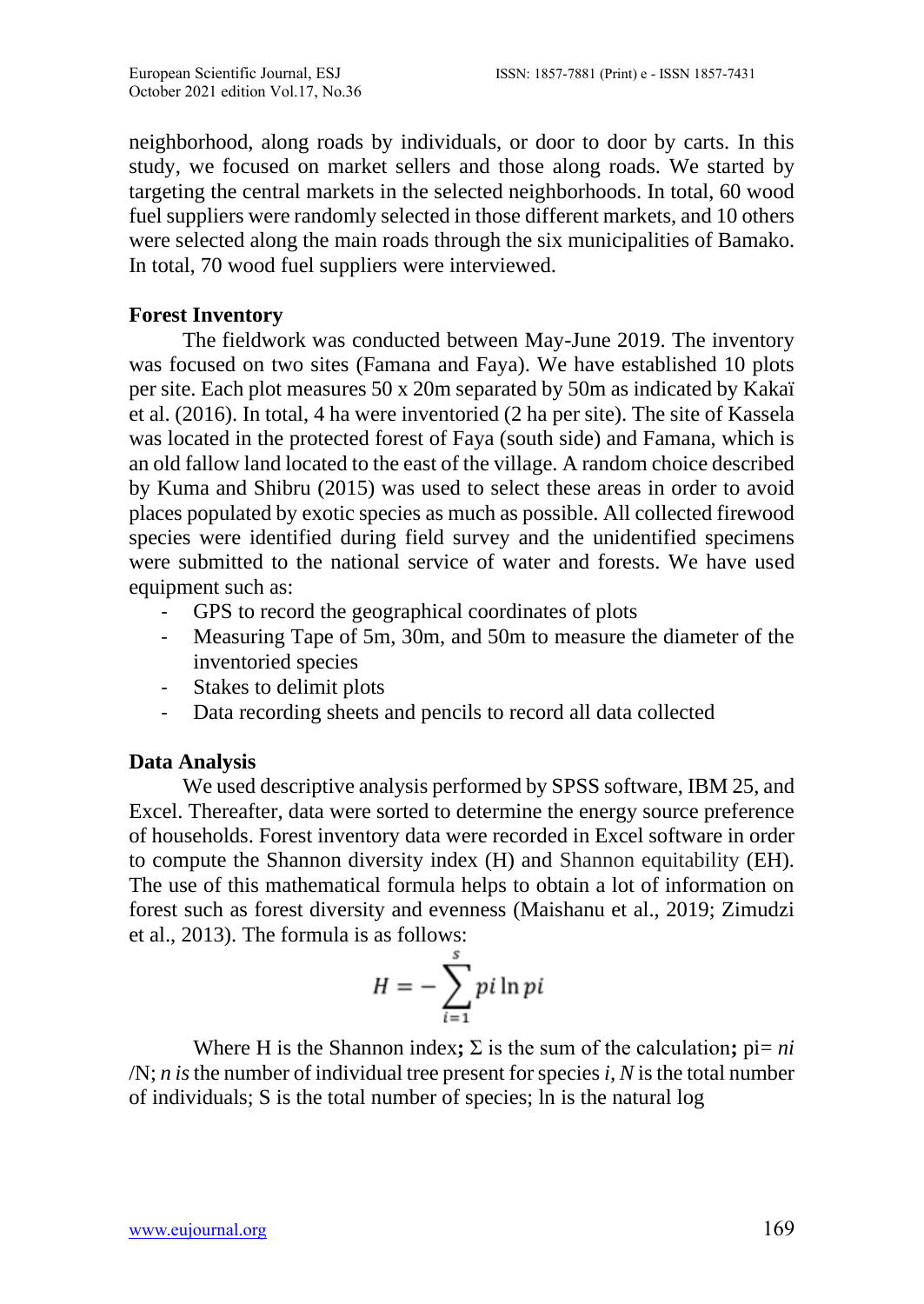EH= H/Hmax ; Where EH is Shannon equitability; H is the Shannon index; Hmax is lnS

# **Results**

# **Determinants of Wood Fuel Consumption in Bamako**

 We noticed that charcoal is the most consumed energy by households in Bamako (Figure 2 and 3). This study showed that 71.50% of household heads have declared to use charcoal, and 28.50% preferred firewood as their main source of energy. Among those 71.50% using charcoal, 79% of them claimed to associate butane gas. Among the 28.50% of firewood users, 21% use butane gas as well.





 The result showed the shift from firewood to charcoal consumption. In the city of Bamako, a great majority is stacking fuel (firewood, charcoal, and butane gas). Most of the household use butane gas as secondary energy to heat water and cook breakfast, but rarely for the main meals. The main reason behind this situation is the lack of financial resources. The findings revealed that 42.50% of households explained their choice by the low price of charcoal (poverty of households), and another 39% emphasized the easy handling of charcoal.

 During the survey, some households reported that in rainy season, its use becomes more comfortable as it is very easy to procure and stack inside the kitchen. The stoves used for cooking foods are protected from humidity and rain. Around 18.50% emphasized the availability and the easy access because sellers are in every corners of the city. During the interviews, many head of households reported that they prefer to avoid butane gas because of its high cost and non-availability at all time. The cooking habits are considered to be another discouraging factor. Most traditional meals such as Toh (dish made of millet floor) beans and head of animals (lambs, beefs and goats) remain exclusively prepared with firewood. Therefore, this requires high calorific power and very long time of combustion. Some of them reported that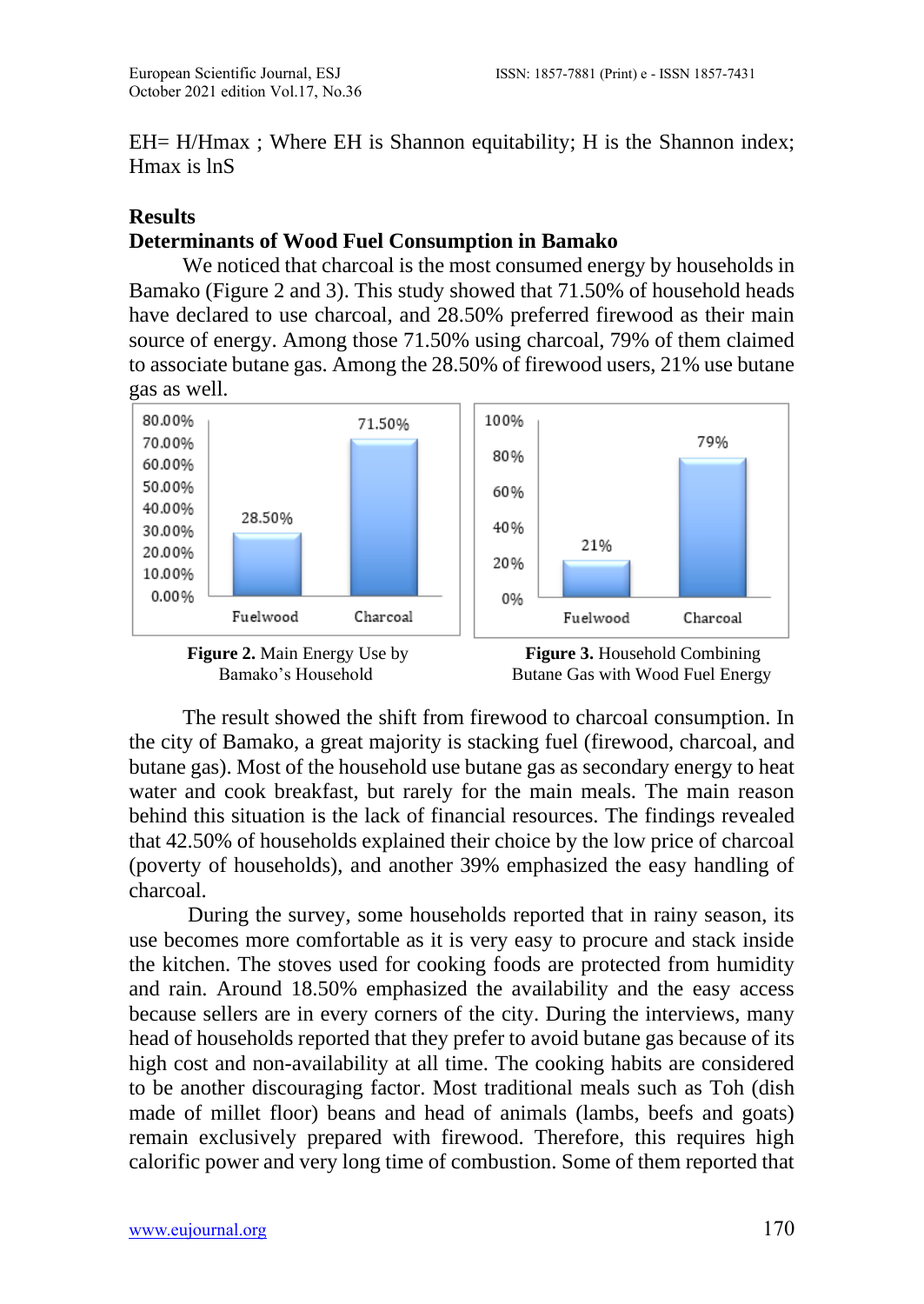butane gas is not convenient for Malian context. As a result, butane gas has become a back-up source of energy because of its rapid use, and especially during the month of Ramadan for heating meals and boiling water for coffee. Household size, cooking habits, and lack of space in houses raise some fears in the event of fire. In many households, the use of gas tank is prohibited for maid and children. Moreover, its availability is not guaranteed throughout the year due to external dependency and incapacity of the government to pay subsidy to suppliers on time. Therefore, butane gas is perceived by households in Bamako as source of energy for the Western country.



**Figure 4.** Determinants of the Choice of Households

## **Floristic Composition**

 The two sites selected have different floristic composition. The results showed that the site of Faya is abundant with species such as *Cassia sieberiana* (sinjan) with 92 individuals, *Lannea acida* (pekuni) with 72 individuals, *Combretum micranthum* (golobe) with 38 individuals, *Combretum glutinosum* (tiangara) with 32 individuals, *Anogeissus leiocarpus* (galama) with 21 individuals, *Vitellaria paradoxa* (shi) with 25 individuals, *Prosopis africana* (gelé) with 17 individuals, *Pterocarpus erinaceus* (guénou) with 16 individuals, and *Diospyros mespiliformis* (sunsun) with 14 individuals. In total, the site of Faya counts 32 species, 11 families, and 398 individuals (Table 1).

 Regarding Famana site (Table 1), the dominant species are *Combretum glutinosum* (tiangara) with 76 individuals, *Detarium microcarpum* (taba koumba) with 56 individuals, *Combretum micranthum* (golobe) with 53 individuals, *Cassia sieberiana* (sinjan) with 44 individuals, *Guiera senegalensis* (kounjie) with 27 individuals, and *Afzelia africana* (lengué) with 20 individuals. Overall, the Famana site has 27 species, 11 families, and 486 individuals.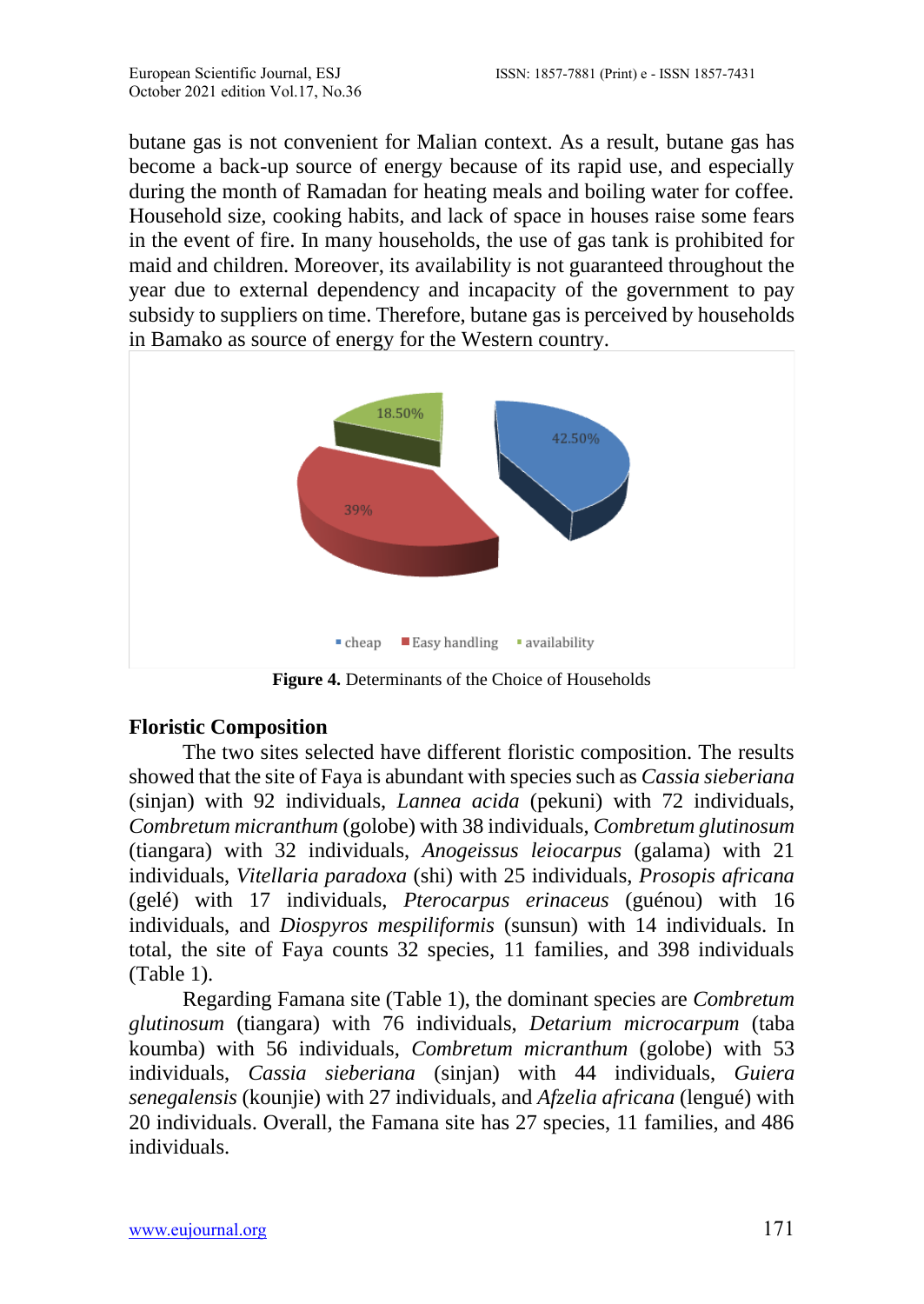| <b>Species</b>            | Faya             | Famana           | <b>Total number of</b><br>individuals |
|---------------------------|------------------|------------------|---------------------------------------|
| Acacia ataxacantha        | $\overline{0}$   | 13               | 13                                    |
| Acacia macrostachya       | $\mathbf{0}$     | 15               | 15                                    |
| Afzelia africana          | $\mathbf{0}$     | 20               | 20                                    |
| Anogeissus leiocarpus     | 21               | $\mathbf{0}$     | 21                                    |
| Bombax costatum           | 5                | 4                | 9                                     |
| Boscia senegalensis       | 6                | $\overline{0}$   | 6                                     |
| Burkea africana           | 0                | 6                | 6                                     |
| Carapa procera            | 1                | $\Omega$         | 1                                     |
| Cassia sieberiana         | 92               | 44               | 136                                   |
| Cola cordifolia           | $\mathbf{0}$     | 9                | 9                                     |
| Combretum glutinosum      | 32               | 76               | 108                                   |
| Combretum micranthum      | 38               | 53               | 91                                    |
| Combretum molle/velutinum | 2                | $\mathbf{0}$     | 2                                     |
| Combretum nigricans       | 6                | $\overline{0}$   | 6                                     |
| Combretum paniculatum     | 0                | 1                | 1                                     |
| Cordia myxa               | 6                | $\overline{0}$   | 6                                     |
| Cordyla pinnata           | 0                | $\overline{c}$   | 2                                     |
| Crossopteryx februfiga    | 0                | 18               | 18                                    |
| Detarium microcarpum      | 3                | 56               | 59                                    |
| Dichrostachys cinerea     | 1                | $\overline{0}$   | $\mathbf{1}$                          |
| Diospiros mespiliformis   | 14               | $\overline{0}$   | 14                                    |
| Entada africana           | 2                | 0                | 2                                     |
| Grewia mollis             | 3                | 6                | 9                                     |
| Guiera senegalensis       | $\mathbf{0}$     | 27               | 54                                    |
| Isoberlinia doka          | $\theta$         | 13               | 26                                    |
| Lannea acida              | 72               | 9                | 81                                    |
| Lannea microcarpa         | $\mathbf{0}$     | 14               | 14                                    |
| Lannea velutina           | 0                | 1                | 1                                     |
| Lonchocarpus laxiflorus   | 1                | $\overline{0}$   | 1                                     |
| Opilia celtidifoia        | $\theta$         | 3                | 3                                     |
| Parkia biglobosa          | 6                | 9                | 15                                    |
| Piliostigma reticulatum   | $\boldsymbol{0}$ | 15               | 15                                    |
| Prosopis africana         | 17               | 14               | 31                                    |
| Pseudocedrela kotschyi    | 3                | $\mathbf{0}$     | 3                                     |
| Pteleopsis suberosa       | $\overline{0}$   | 21               | 21                                    |
| Pterocarpus erinaceus     | 16               | $\boldsymbol{0}$ | 16                                    |
| Pterocarpus indicus       | $\boldsymbol{0}$ | 5                | 5                                     |
| Pterocarpus lucens        | $\overline{2}$   | $\boldsymbol{0}$ | $\boldsymbol{2}$                      |

**Table 1.** Abundance of Species Recorded in Both Site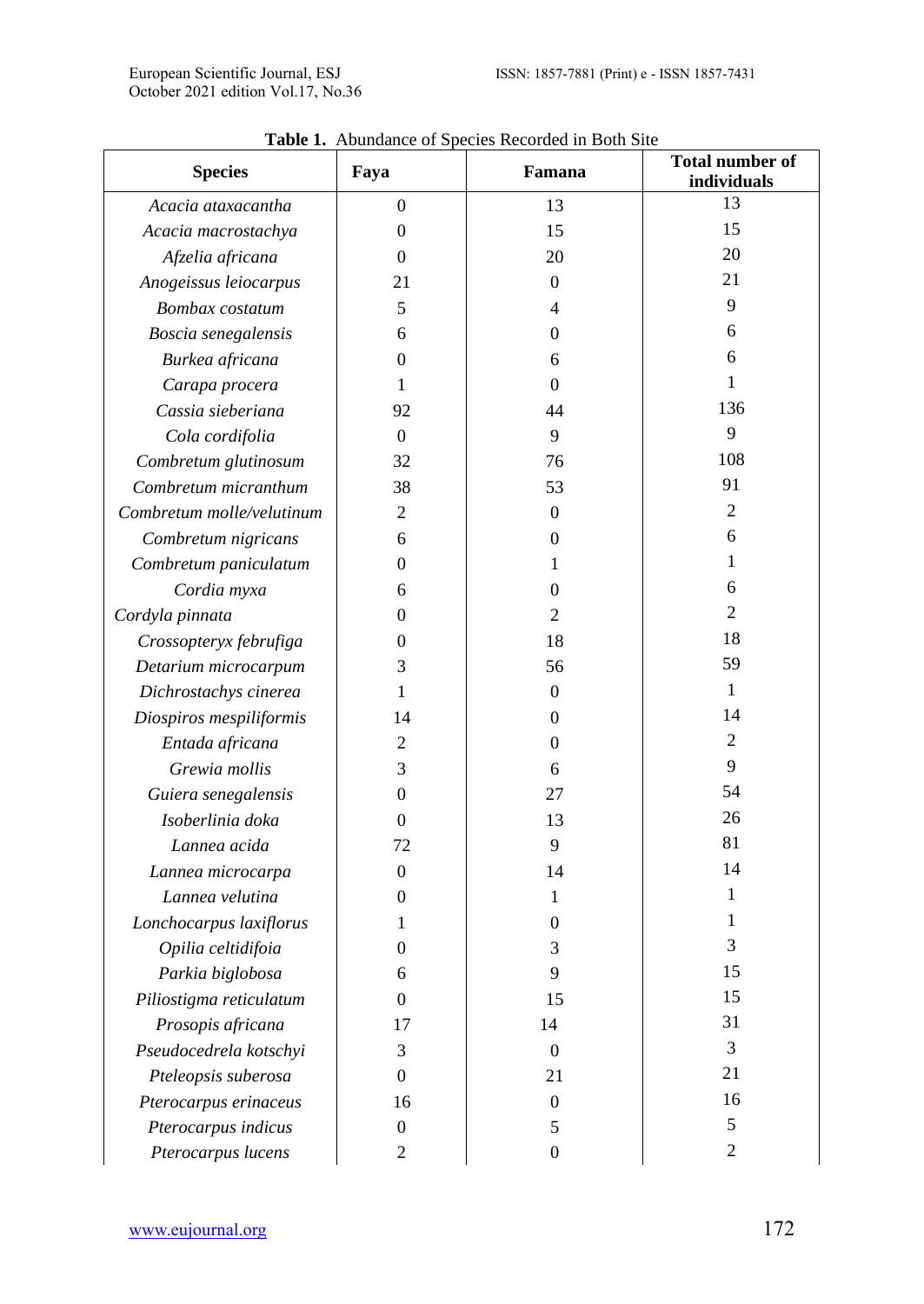| Saba senegalensis     |     |     |     |
|-----------------------|-----|-----|-----|
| Tamarindus indica     |     |     |     |
| Terminalia macroptera |     |     | 16  |
| Vitellaria paradoxa   | 25  |     | 31  |
| Ximenia americana     | 12  |     | 19  |
| Ziziphus mucronata    |     |     |     |
| <b>Total</b>          | 398 | 486 | 923 |

# **Species Richness**

During plots investigation, the following results were obtained (Table 2). The Shannon diversity index of Famana site and Faya site are 2.92 and 2.55 respectively. These results showed a high floristic diversity of the two sites because they are all above the standard limit of 2.5, which is considered as the threshold of high diversity. Meanwhile, the Shannon equitability of Famana and Faya sites, which have 0.85 and 0.77 respectively, has an even community. Equitability assumes a value between  $\overline{0}$  and  $\overline{1}$  with  $\overline{1}$  being complete evenness. The closer to 1, the more the evenness of the plant community is significant. By comparing both sites, Famana site is more even than Faya. **Table 2.** Diversity of Famana and Faya

| <b>Site of Famana</b>   |           | <b>Site of Faya</b> |  |  |  |
|-------------------------|-----------|---------------------|--|--|--|
| LAT: 11,86006           |           | LAT: 12.5937        |  |  |  |
| LONG: -7,85401          |           | LONG: -7.66084      |  |  |  |
| Abundance               | 486       | 398                 |  |  |  |
| Density                 | 243/ha    | 199/ha              |  |  |  |
| Number of species       | 30        | 27                  |  |  |  |
| Shannon diversity index | 2,92(2,5) | 2,55(2,5)           |  |  |  |
| Equitability index      | 0,85(1)   | 0,77(1)             |  |  |  |
| Family                  | 11        | 11                  |  |  |  |
| Genre                   | 22        | 23                  |  |  |  |

# **Household Preference and Response of Forests**

 Household preference was studied according to the production potential of forest response in both sites. The result showed a high diversity of forests as the demand of household is increasing. Households were grouped by preference and compared to the supply capacity of Famana and Faya of each species. The following graph (Figure 5) indicates that a great potential of species such as *Combretum glutinosum, Combretum micranthum, and Lannea velutina are* very convenient for domestic combustion. These species appeared to have rapid regeneration rate and fit many types of ecological environments. However, species such as *Parkia biglobosa, Vittelaria paradoxa, Ficus gnaphalocarpa, and Khaya senegalensis* (protected species) are highly appreciated by households. They also have high economic value and are under serious threat. Households demand for these species exceeds the production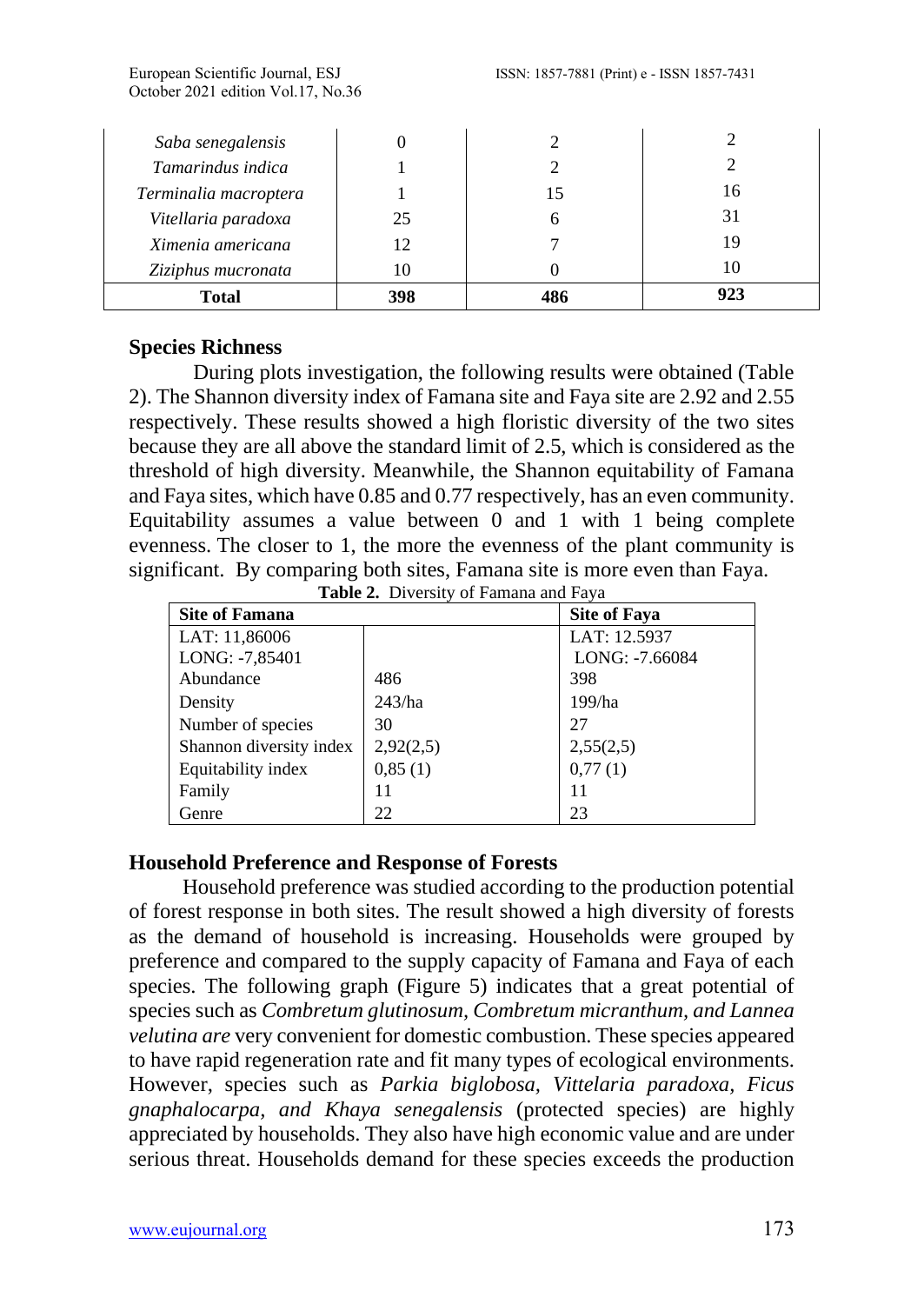potential of woody formations. Despite the ban, the market is still illegally supplied with these species.



**Figure 5.** Household Preference and Forests Response

#### **Discussion**

#### **Determinants of Wood Fuel Consumption**

 Energy transition is not yet reached in the Sahel countries (Gautier et al., 2007). This study reveals that charcoal is the most consumed energy by households in Bamako. The findings indicate that 42.50% of households justify their choice by the low price of charcoal (poverty of households), and another 39% emphasize the easy handling of charcoal. In rural areas, households use firewood, while in urban centers the choice is oriented towards charcoal combined with other modern energies (Doggart et al., 2020; Heltberg, 2004). In Bamako, charcoal is cheaper and available at every corner of the city. Additionally, low transportation cost, lack of smoke, and packing condition makes it more attractive as most formerly populated neighborhood have small size houses. High price of modern energy prevents low revenue households to buy it (Gazull et al., 2019). The poverty of households contributes significantly with 46.8% of households whose annual expenditure does not exceed 175,000 FCFA around \$130 (EMOP, 2020). The consumption of charcoal increases with urbanization in many Sahelian cities because of poverty (Ouedraogo, 2006). Zou and Luo (2019) states that low-income households prefer stacking fuel (firewood, charcoal, butane gas and electricity).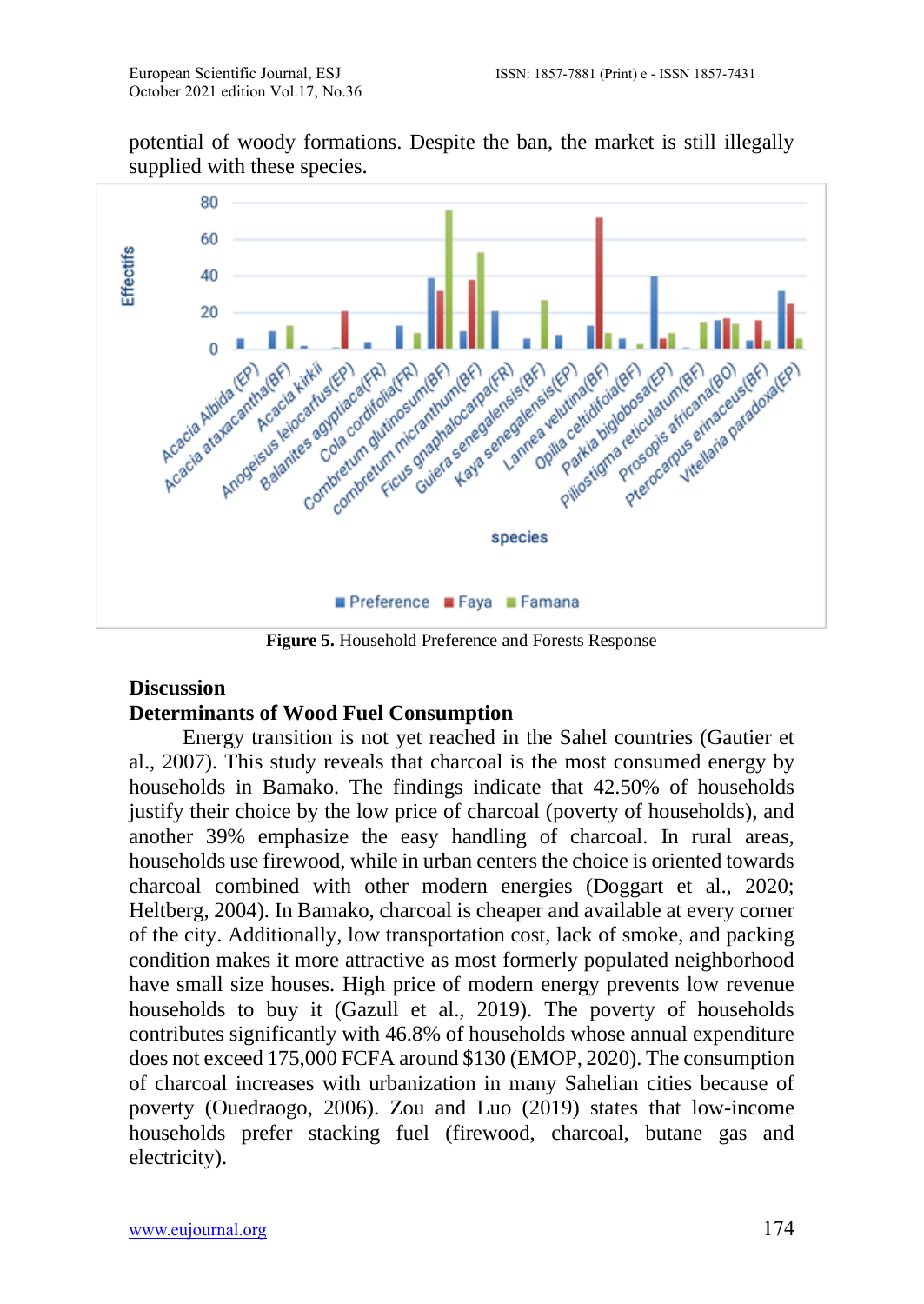Urbanization through population growth increases the pressure on woody formation and become a major determinant (Babanyara & Saleh, 2010; Yiran et al., 2020). Population growth in the city of Bamako exposes many people to poverty because of unemployment. Volatility of price and unavailability of modern energy has led households to maintain their cooking habits. Furthermore, land speculation has changed the vocation of forests and cultivated lands (Diallo et al., 2020). This situation is aggravated with insufficient and poor distribution of precipitation. The decline in agricultural yields has brought peasants to uncontrolled loggings (Maiga et al., 2019). Nowadays, conflicts are recurrent between peasants, breeders, land speculators, and loggers in Bamako catchment area (Gautier et al., 2011).

 Our findings are in line with Choumert-Nkolo et al. (2019), Gioda (2019), Onyeneke et al. (2015), Ouedraogo (2006), Sabuhungu (2016), and Sharma et al. (2019) studies. They indicate urbanization, poverty of households, and cooking habits as determinants of wood fuel consumption. These results are also similar to D'Agostino et al. (2015), who emphasize the packing condition, easy handling, and the absence of smoke. In most cities, firewood consumption is shifting to charcoal due to the preference of city dwellers. Charcoal has become more convenient and available in the city. The energy ladder hypothesis evoked by Choumert-Nkolo et al. (2019) indicates that the increase of the revenue of households reduces the use of traditional energies, which does not occur in Mali. As a result, we notice a shift from firewood to charcoal (Montagne, 2018). Firewood is no longer very appreciated by urban dwellers due to pollution generated and additional work required for its use.

## **Preference and Forests Diversity**

 The two forests (Faya and Famana) are rich and much diversified with a Shannon diversity index of 2.92 for the site of Famana and 2.55 for the site of Faya. Despite high pressure on woody formations, they present a high diversity. The Famana fallow land is denser and more diversified than the Faya forest. In the Malian context, the fallow formation actively contributes to the production of fuel wood, especially if the collection only focuses on dead wood, as illustrated by Morton (2007) in Dafela region of Kita (Nouvellet et al., 2003). As Famana site is part of fallow land, located on the edge of Guinean climate with substantial rainfall, in the non-protected domain, the fertility of soils promotes rapid regeneration and growth of new species. The fallow time, which is normally 5 years, has been exceeded contributing to the high diversity. Furthermore, this zone has been long time spared from the pressure of rural wood markets, which are important determinants for the intensification of cuts (Hautdidier, 2007).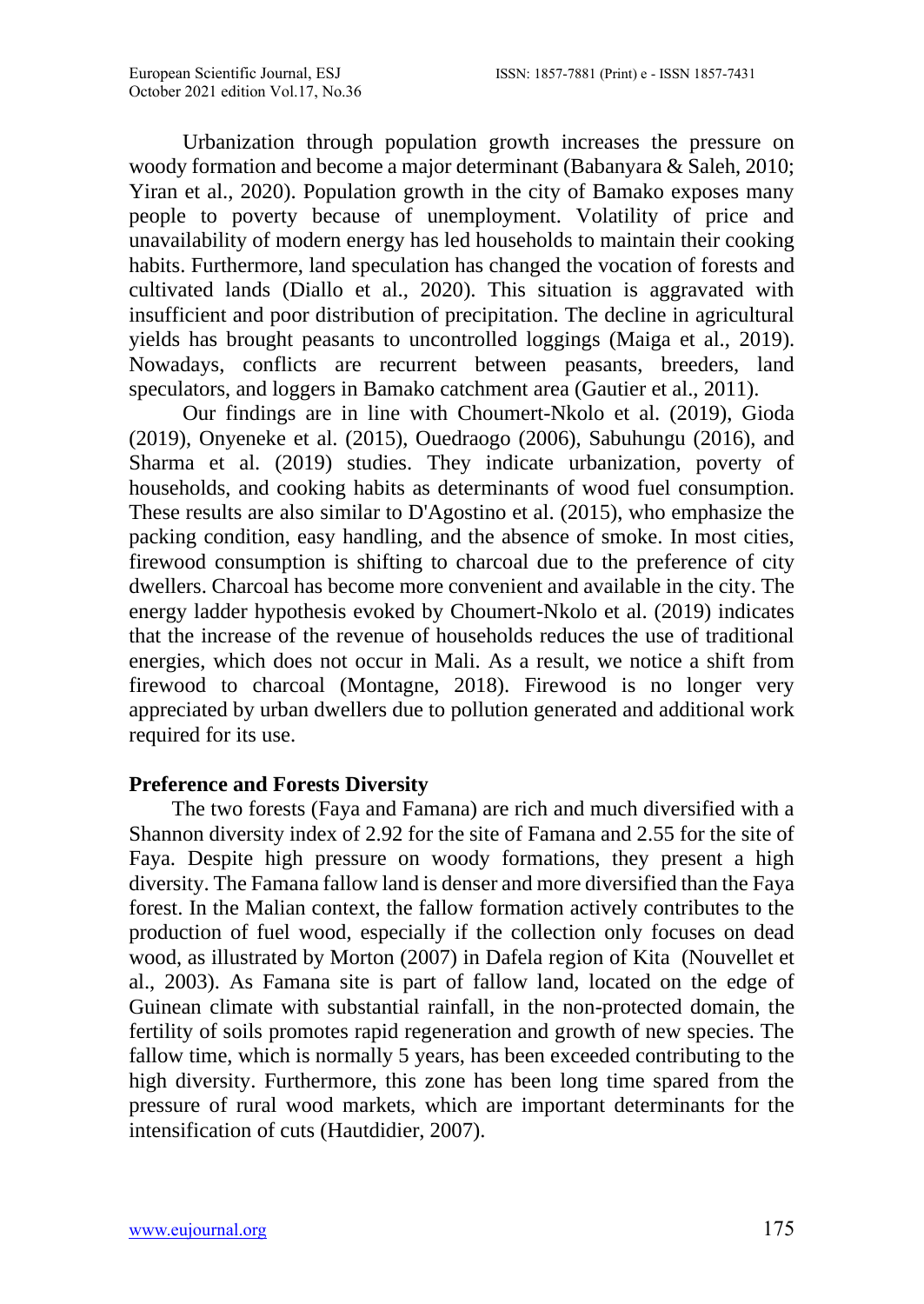The protected forest of Faya very close to Bamako has been under exploitation since the colonial period. Firewood was exploited to run steam locomotive from Bamako to Dakar. Its location near Bamako with increasing population accentuated the pressure. In addition, the legislation enacted better management. Neighboring communities are still cutting firewood for commercial use, thereby preventing it to attain its full capacity of regeneration. These loggers as suppliers of wood markets infringe those restrictions (Raton, 2012). They have the feeling of being excluded by forest protection officers.

 During exploitation, the rural communities have the choice to discriminate between species when cutting. However, we noticed a great potential of forests to provide species such as *Combretum glutinosum, Combretum micranthum, and Lannea velutina* which are ideally indicated for domestic combustion. They have a rapid regeneration capacity according to Ngom et al. (2012) and tolerate many types of ecological environment. Accordingly, its market offers great economic service to neighboring communities by alleviating poverty. The preference of households for these species is due to its accessibility and calorific power. They generate less pollution and produce more blazes. At the same time, they are very convenient to produce firewood and charcoal.

 These results are confirmed by Kouyate et al. (2020) in the woody formations of Sikasso, in southern Mali, with shannon diversity index of 4.99 and that of Giliba et al. (2011) in the Miombo forest in Tanzania with Shannon diversity index of 4.27. The increasing demand for firewood and charcoal has not prevented the woody formation to be diversified.

This disparity between a fallow land and forest is in line with another study undertaken in Southeast Angola by Goncalves et al. (2018), which presents that a diversity of fallow lands are greater than forests.

 This situation predicts a better future for the consumption of wood fuel in the Bamako catchment area. Given the preference of households, the exploitation of species has become selective. They are selected according to their calorific value, the combustion time, and the degree of pollution generated. These selective cuttings have positive effects on woody formations in term of good management (Hosier, 1993). According to the findings of his study in Tanzania, selective logging for charcoal is a good technique for keeping forests alive. It demonstrates the great capacity of woody formation to regenerate. Verburg and Van Eijk-Bos (2003) agree with these findings by indicating that selective logging does not have negative impact on forest diversity. Therefore, it facilitates forest regeneration and the growth of new species.

 Hall et al. (2003) in Central Africa found similar Shannon diversity index between exploited forest and unexploited forest with  $H = 1.89$  and  $H =$ 1.94 respectively. In addition, the high intensity of forest exploitation for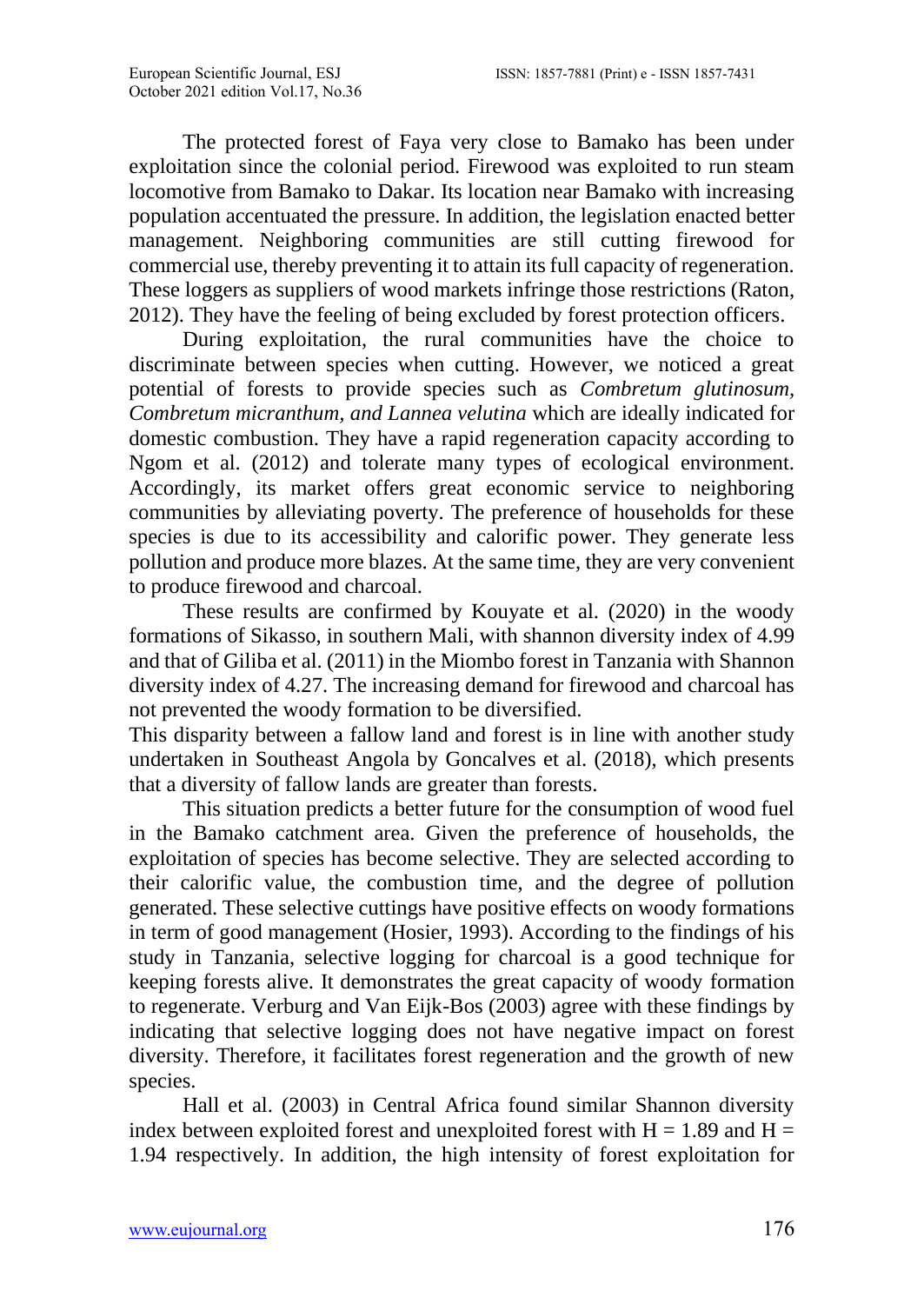firewood has low impact on the structure, composition, and regeneration of forests. Furthermore, it reduces the basal area of plant (Parrotta et al., 2002). Nowadays, the impact of selective harvesting depends on the intensity of cuts. If the intensity is low, it has less effect on forest degradation (Harun et al., 2017).

# **Conclusion**

 This study showed that poverty, types of meals, and cooking techniques are the main determinants of the use of solid energies in Bamako. The preference of households is reducing the capacity of forests to meet the growing demand of urban households. Species, such as *Combretum glutinosum, Combretum micranthum, and Lannea velutina,* ideally indicated for firewood are in abundance. However, households demand for species such as *Vittelaria paradoxa, Ficus gnaphalocarpa, and Khaya senegalensis*  (protected species), highly appreciated by households, surpass the production potential of woody formations. Consequently, forests are under serious threat due to population growth and rampant urbanization. In addition, loggings intensity in Bamako catchment area would have negative impact on forest regeneration. Although Famana and Faya site remain diversified, efforts need to be made in order to accelerate the energy transition. Despite numerous policies initiated to shift from traditional energies to modern energies, wood fuel sector has developed a strong resilience and remains the preferred cooking energy of urban dwellers. Stands diversity appeared as boosting factor even though questions remain regarding the capacity of woody formations to respond sustainably to the growing demand of populations. Due to the need to implement new policies to organize and regulate forests logging, it would be necessary to assess the regeneration capacity of forests and explore new alternatives (modern energies, reforestation) in order to guaranty a sustainable supply chain for Bamako households.

## **References:**

- 1. Babanyara, Y. Y. & Saleh, U. F. (2010). Urbanisation and the Choice of Fuel Wood as a Source of Energy in Nigeria. J Hum Ecol, 31, 19- 26.
- 2. Bangirinama, F., Nzitwanayo, B. & Hakizimana, P. (2016). Utilisation du charbon de bois comme principale source d'énergie de la population urbaine : un sérieux problème pour la conservation du couvert forestier au Burundi. Bois et Forêts des Tropiques, 328(2), 45-53.
- 3. Bentsen, N. S. & Felby, C. (2012). Biomass for energy in the European Union - a review of bioenergy resource assessments. Biotechnology for Biofuels, 5(1), 25. doi: 10.1186/1754-6834-5-25.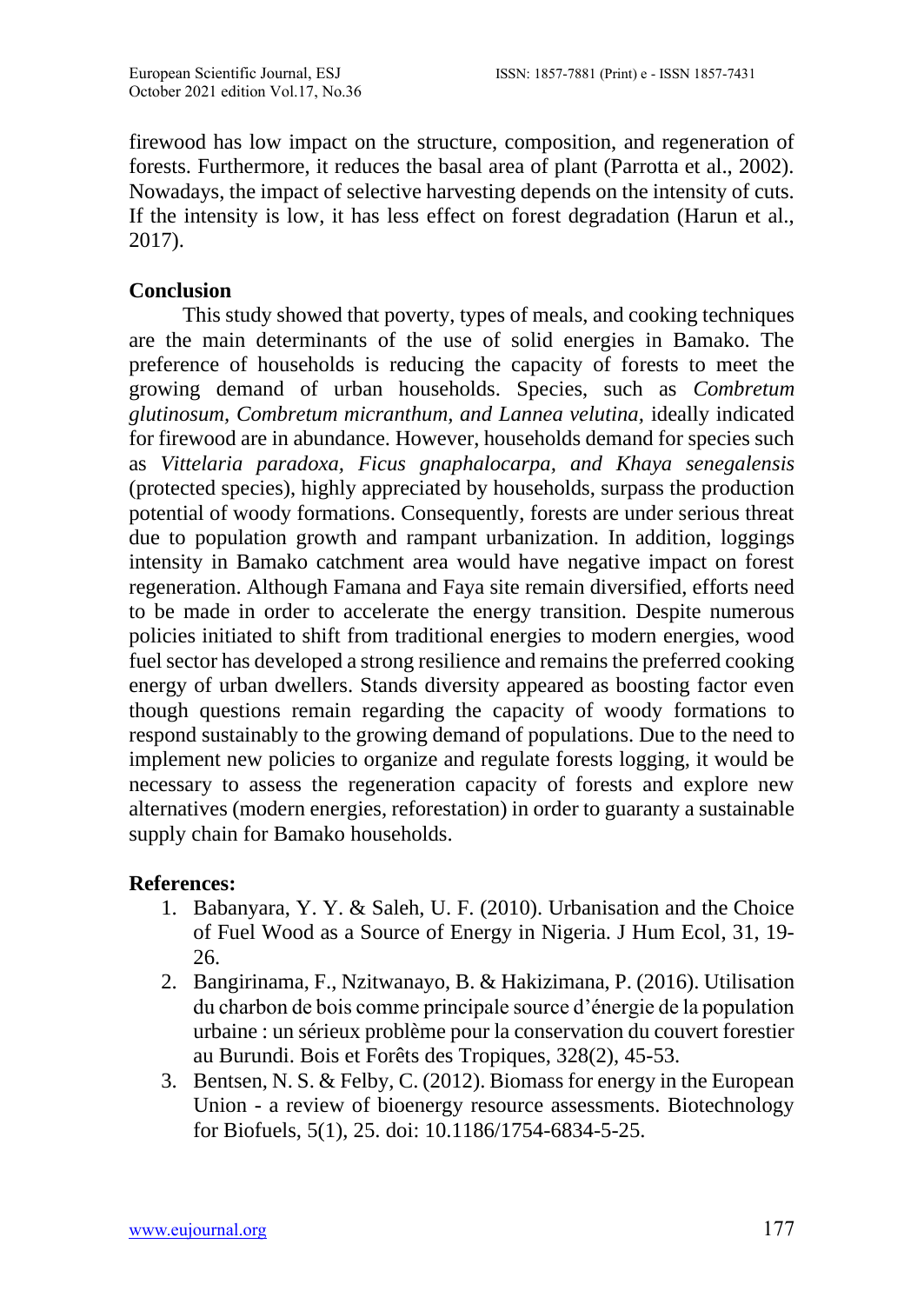- 4. CEREEC (2015). Plan d'Action National d'Energies Renouvelables (PANER) du Mali Période 2015-2020/2030.
- 5. Choumert-Nkolo, J., Motel, P. C. & Roux, L. L. (2019). Stacking up the ladder: A panel data analysis of Tanzanian household energy choices. World Development, 115, 222–235. doi: 10.1016/j.worlddev.2018.11.016.
- 6. D'Agostino, A. L., Urpelainen, J. & Xu, A. (2015). Socio-economic determinants of charcoal expenditures in Tanzania: Evidence from panel data. Energy Economics, 49, 472–481. doi: 10.1016/j.eneco.2015.03.007
- 7. Diallo, B. A., Diarra, B., Toure, M., Cisse, D. A. & Doumbia, B. (2020). Etalement urbain à Bamako - facteurs explicatifs et implications. Afrique science, 17(6), 58-75.
- 8. Doggart, N., Ruhinduka, R., Meshack, C. K., Ishengoma, R. C., Morgan-Brown, T., Abdallah, J. M. & Sallu, S. M. (2020). The influence of energy policy on charcoal consumption in urban households in Tanzania. Energy for Sustainable Development, 57, 200-213.
- 9. EMOP (2020). Consommation Pauvreté Bienêtre des Ménages. Avril 2018–Mars 2019. Enquete modulaire et permanente aupres des menages (emop): Institut National de la Statistique (INSTAT).
- 10. FONABES (2017a). La Gestion des forêts naturelles et l'approvisionnement durable en bois-énergie des villes du Sahel: Schéma Directeur d'Approvisionnement en Combustibles Domestiques de Bamako.
- 11. FONABES (2017b). Plan d'aménagement et de gestion simplifie (PAGS) du massif forêstier de Famana, Commune rurale de keleya.
- 12. Gautier, D., Gazull, L. & Belières, J. F. (2007). Note de cadrage Mali. Paper presented at the Conférence Internationale sur les enjeux et perspectives des biocarburants pour l'Afrique, Ouagadougou, Burkina Faso.
- 13. Gautier, D., Hautdidier, B. & Gazull, L. (2011). Woodcutting and territorial claims in Mali. Geoforum, 42, 28-39. doi: 10.1016/j.geoforum.2010.08.008.
- 14. Gazull, L. (2009). Le bassin d'approvisionnement en bois-énergie de Bamako Une approche par un modèle d'interaction spatiale. (thèse de doctorat), Université Paris Diderot, Paris 7, Paris, France.
- 15. Gazull, L., Gautier, D. & Montagne, P. (2019). Household energy transition in Sahelian cities: An analysis of the failure of 30 years of energy policies in Bamako, Mali. Energy Policy, 129, 1080–1089. doi: 10.1016/j.enpol.2019.03.017.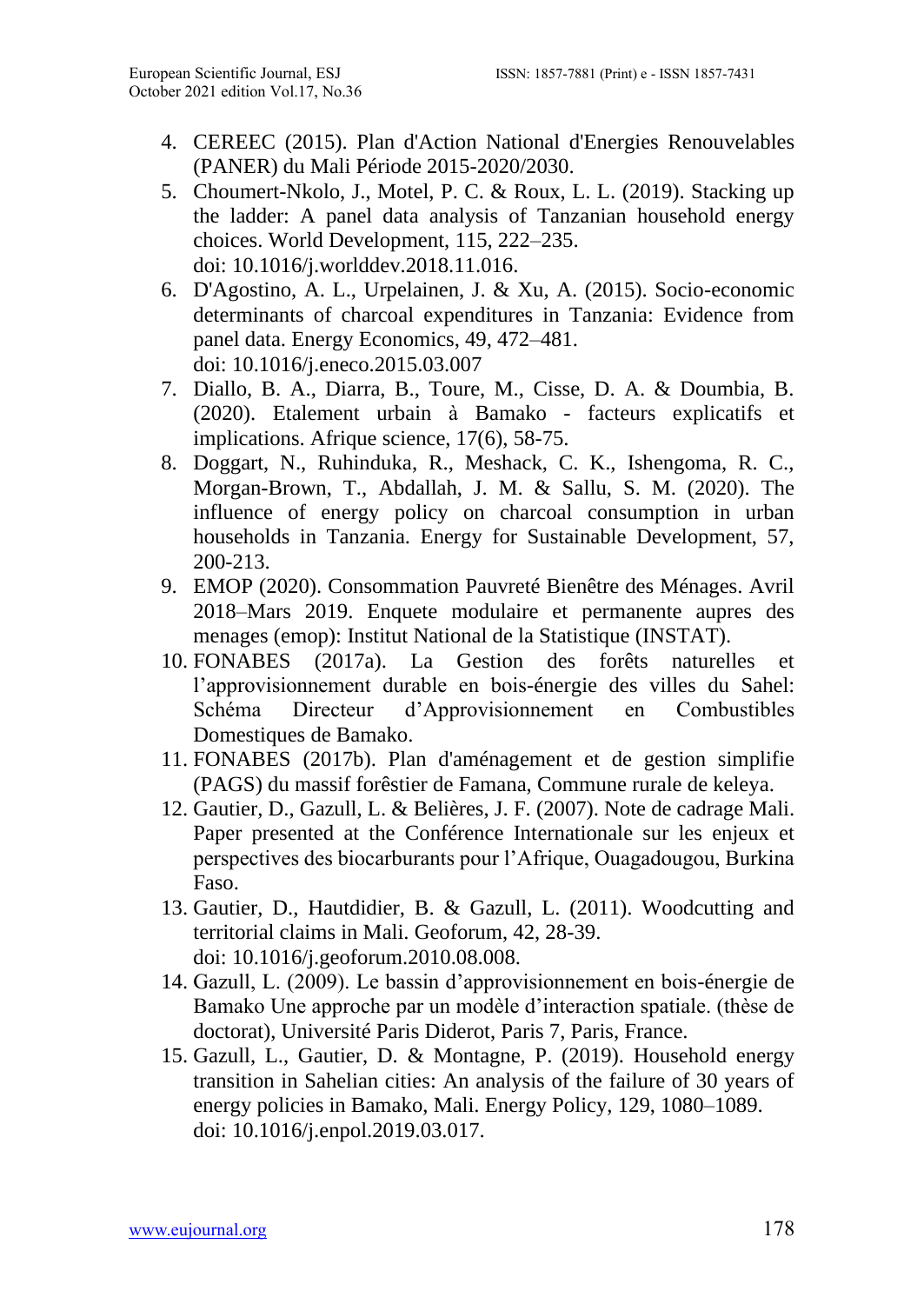- 16. Gazull, L., Gautier, D. & Raton, G. (2013). Localisation intensité des prelevements de bois de feu autour de bamako, Mali: une approche par un modele d'interaction spatiale Revue d'économie rurale et urbaine, 297-316. doi: 10.3917/reru.132.0297.
- 17. Giliba, R. A., Boon, E. K., Kayombo, C. J., Chirenje, L. I. & Musamba, E. B. (2011). The Influence of Socio-economic Factors on Deforestation: A Case Study of the Bereku Forest Reserve in Tanzania. doi: 10.1080/09766901.2011.11884727.
- 18. Gingrich, S., Lauk, C., Niedertscheider, M., Pichler, M., Schaffartzik, A., Schmid, M. & Erb, K. (2019). Hidden emissions of forest transitions: a socio-ecological reading of forest change. environmental sustainability, 38, 14-21. doi: 10.1016/j.cosust.2019.04.005.
- 19. Gioda, A. (2019). Residential fuelwood consumption in Brazil: Environmental and social implications. biomass and bioenergy, 120, 367–375. doi: 10.1016/j.biombioe.2018.11.014.
- 20. Goncalves, F. M. P., Revermann, R., Gomes, A. L., Aidar, M. P. M. & Cachissapa, M. J. (2018). Species diversity, population structure, and regeneration of woody species in fallows and mature stands of tropical woodlands of southeast Angola. J. For. Res, 29, 1569–1579. doi: 10.1007/s11676-018-0593-x.
- 21. Hall, J. S., Harris, D. J., Medjibe, V. & Ashton, P. M. S. (2003). The effects of selective logging on forest structure and tree species composition in a Central African forest: implications for management of conservation areas. Forest Ecology and Management, 183, 249–264. doi: 10.1016/S0378-1127(03)00107-5.
- 22. Harun, M. K., Zanden, E. H. V. d., Gikuma-Njuru, P. & Verburg, P. H. (2017). The effect of charcoal production and other land uses on diversity, structure and regeneration of woodlands in a semi-arid area in Kenya. Forest Ecology and Management, 391, 282–295. doi: 10.1016/j.foreco.2017.02.030.
- 23. Hautdidier, B. (2007). Bûcherons et dynamiques institutionnelles locales au Mali. La gouvernance incertaine des ressources ligneuses des environs de Bamako, à travers l'étude des marchés ruraux de bois de la commune de Zan Coulibaly. (thèse de doctorat ), AgroParisTech, AgroParisTech.
- 24. Heltberg, R. (2004). Fuel switching: evidence from eight developing countries. Energy Economics, 26(5), 869-887. doi: https://doi.org/10.1016/j.eneco.2004.04.018.
- 25. Hosier, R. H. (1993). Charcoal production and environmental degradation Environmental history, selective harvesting, and postharvest management.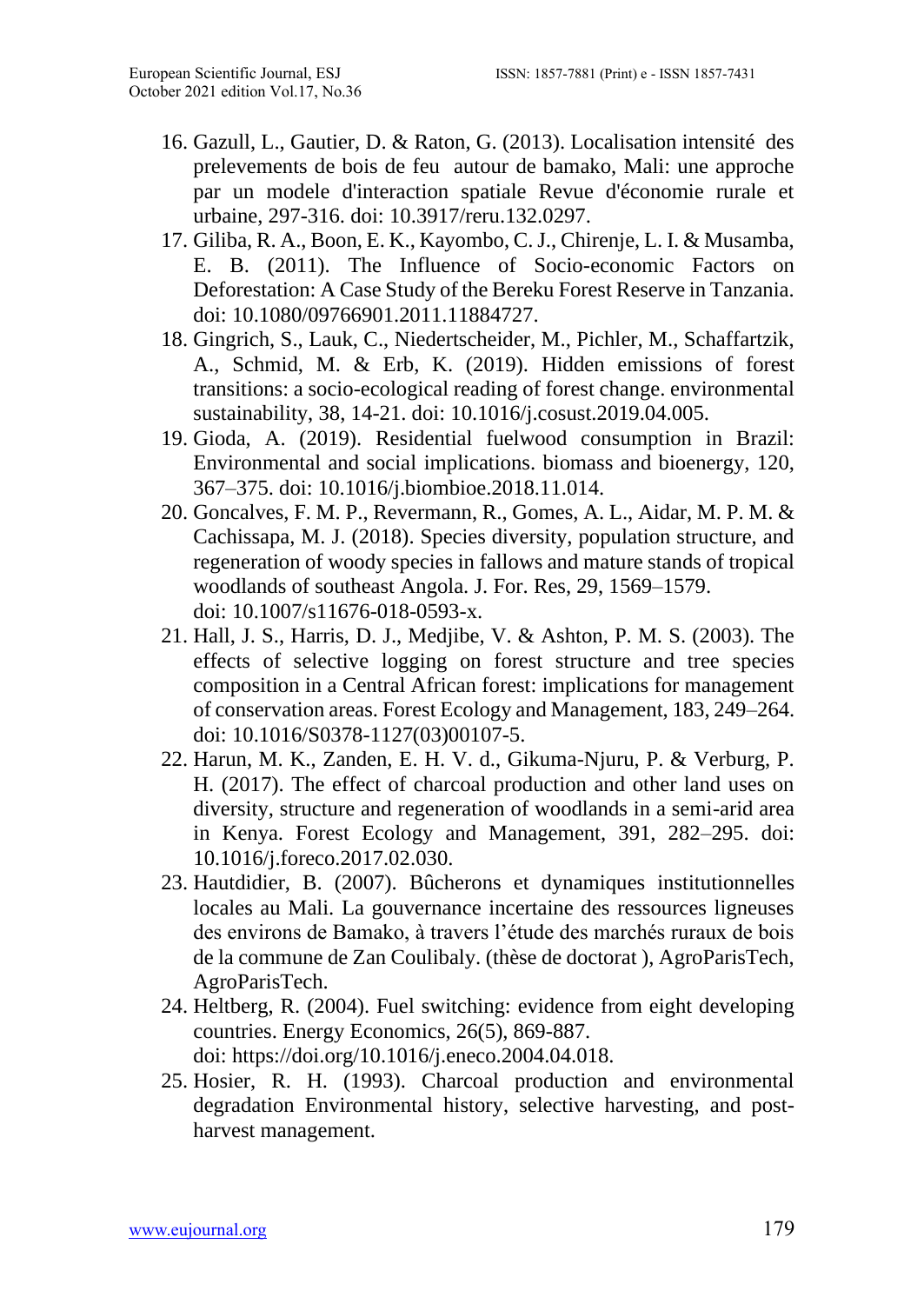- 26. IRENA (2019). renewables and readiness assessment in Mali. Abu dhabi: International Renewable Energy Agency.
- 27. Jagger, P. & Kittner, N. (2017). Deforestation and biomass fuel dynamics in Uganda. biomass and bioenergy, 105, 1-9. doi: 10.1016/j.biombioe.2017.06.005.
- 28. Kakaï, R. G., Salako, K. & Lykke, M. (2016). Méthodes de collecte et d'analyse des données de terrain pour l'évaluation et le suivi de la végétation en Afrique : Techniques d'échantillonnage en étude de végétation. Annales des Sciences Agronomiques, Volume 20, Numéro spécial,.
- 29. Keïta, S. (2014). Néo-traditionalisme, autochtonie et gestion des ressources forestières dans le Mandé Cas des villages de Ouoronina et Ticko de la commune rurale de Bancoumana au Mali. Anthropologie & développement. doi: 10.4000/anthropodev.469.
- 30. Kouyate, A. M., Diarra, I. & Habou, R. (2020). Composition floristique, diversité et structure des espèces forestières alimentaires de la région de Sikasso au Sud du Mali. European Scientific Journal, 16(12), 1857-7431.
- 31. Kuma, M. & Shibru, S. (2015). Floristic Composition, Vegetation Structure, and Regeneration Status of Woody Plant Species of Oda Forest of Humbo Carbon Project, Wolaita, Ethiopia. doi: 10.1155/2015/963816.
- 32. Maiga, O., Tounkara, M., Doumbia, S. & Sangho, H. (2019). Analyse de l'économie politique du Mali. In R. T. A. Center (Ed.). Washington, DC.
- 33. Maishanu, H. M., Bello, U. B. & M, M. M. (2019). Composition and Abundance of Woody Species in Falgore Game Reserve, Kano State, Nigeria. International Journal of Biotech Trends and Technology (IJBTT), 9(2), 11-15.
- 34. Montagne, P. (2018). Evolution de l'offre d'énergie domestique à Niamey, à Ouagadougou et à Bamako. Le bois-énergie en Afrique sahélienne, 13.
- 35. Morton, J. (2007). Fuelwood Consumption and Woody Biomass accumulation in Mali, West Africa. Ethnobotany Research & Applications, 5, 37-44.
- 36. Ngom, D., bakhoum, A., kindomihou, V., diatta, S. & AKPO, L. E. (2012). Firewood potential production of three sahelian woody species (Grewia bicolor, Pterocarpus lucens and Combretum glutinosum) in Ferlo (Northern Senegal). Advances in Environmental Biology, 6(8), 2329-2334.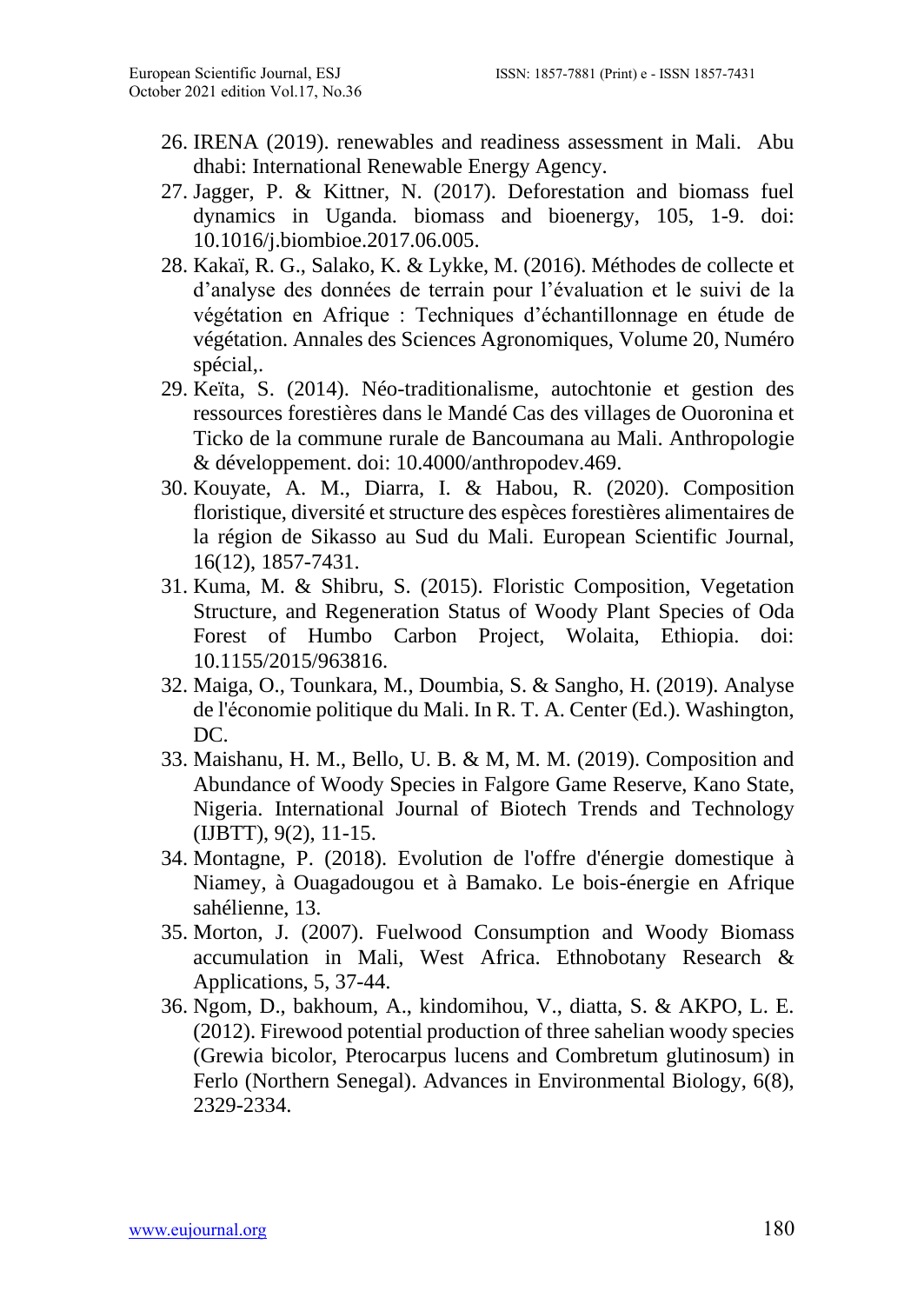- 37. Nicolas, S. O. (2011). Impact de l'utilisation de l'énergie-bois dans la ville province de Kinshasa en République Démocratique du Congo (RDC).
- 38. Nouvellet, Y., Sylla, M. L. & Kassambara, A. (2003). La production de bois d'énergie dans les jachères au Mali. BOIS ET FORÊTS DES TROPIQUES, 2.
- 39. Onyeneke, R. U., U, N. C. & S, N. C. (2015). Determinants of Fuelwood Consumption among Farming Households in Imo State, Nigeria. Journal of Environment Protection and Sustainable Development, 1, 54-58.
- 40. Ouedraogo, B. (2006). Household energy preferences for cooking in urban Ouagadougou, Burkina Faso. Energy Policy, 34, 3787–3795. doi: 10.1016/j.enpol.2005.09.006.
- 41. Parrotta, J. A., Francis, J. K. & Knowles, O. H. (2002). Harvesting intensity affects forest structure and composition in an upland Amazonian forest. Forest Ecology and Management, 169(3), 243-255.
- 42. Raton, G. (2012). Les foires au Mali, de l'approvisionnement urbain à l'organisation de l'espace rural. Le cas de la périphérie de Bamako. (Doctorat), Université Panthéon-Sorbonne, Paris I, France.
- 43. Sabuhungu, E. G. (2016). Analyse de la demande en charbon de bois par les menages urbains de bujumbura au burundi. (Doctorat), Université de Liège, Gembloux Agro-Bio Tech, Liege, Belgique.
- 44. Schlag, N. & Zuzarte, F. (2008). Market Barriers to Clean Cooking Fuels in Sub-Saharan Africa: A Review of Literature. Stockholm, Sweden: Stockholm Environment Institute.
- 45. Sharma, S. V., Han, P. & Sharma, V. K. (2019). Socio-economic determinants of energy poverty amongst Indian households: A case study of Mumbai. Energy Policy, 132, 1184-1190. doi: https://doi.org/10.1016/j.enpol.2019.06.068.
- 46. Statistique Canada (2003). Méthodes et pratiques d'enquête. Ottawa, Canada: [http://www.statcan.gc.ca.](http://www.statcan.gc.ca/)
- 47. Teplitz-Sembitzky, W. & Schramm, G. (1989). Woodfuel resource use and environmental management. Energy Policy, 123-131.
- 48. Thiombiano, A., Glèlè Kakaï, Bayen, j. I. B. & Mahamane, A. (2016). Méthodes de collecte et d'analyse des données de terrain pour l'évaluation et le suivi de la végétation en Afrique: Méthodes et dispositifs d'inventaires forestiers en Afrique de l'Ouest : état des lieux et propositions pour une harmonisation. Annales des Sciences Agronomiques, Volume 20, Numéro spécial.
- 49. Verburg, R. & Van Eijk-Bos, C. (2003). Effects of selective logging on tree diversity, composition and plant functional type patterns in a Bornean rain forest. Journal of Vegetation Science, 14, 99-110,.